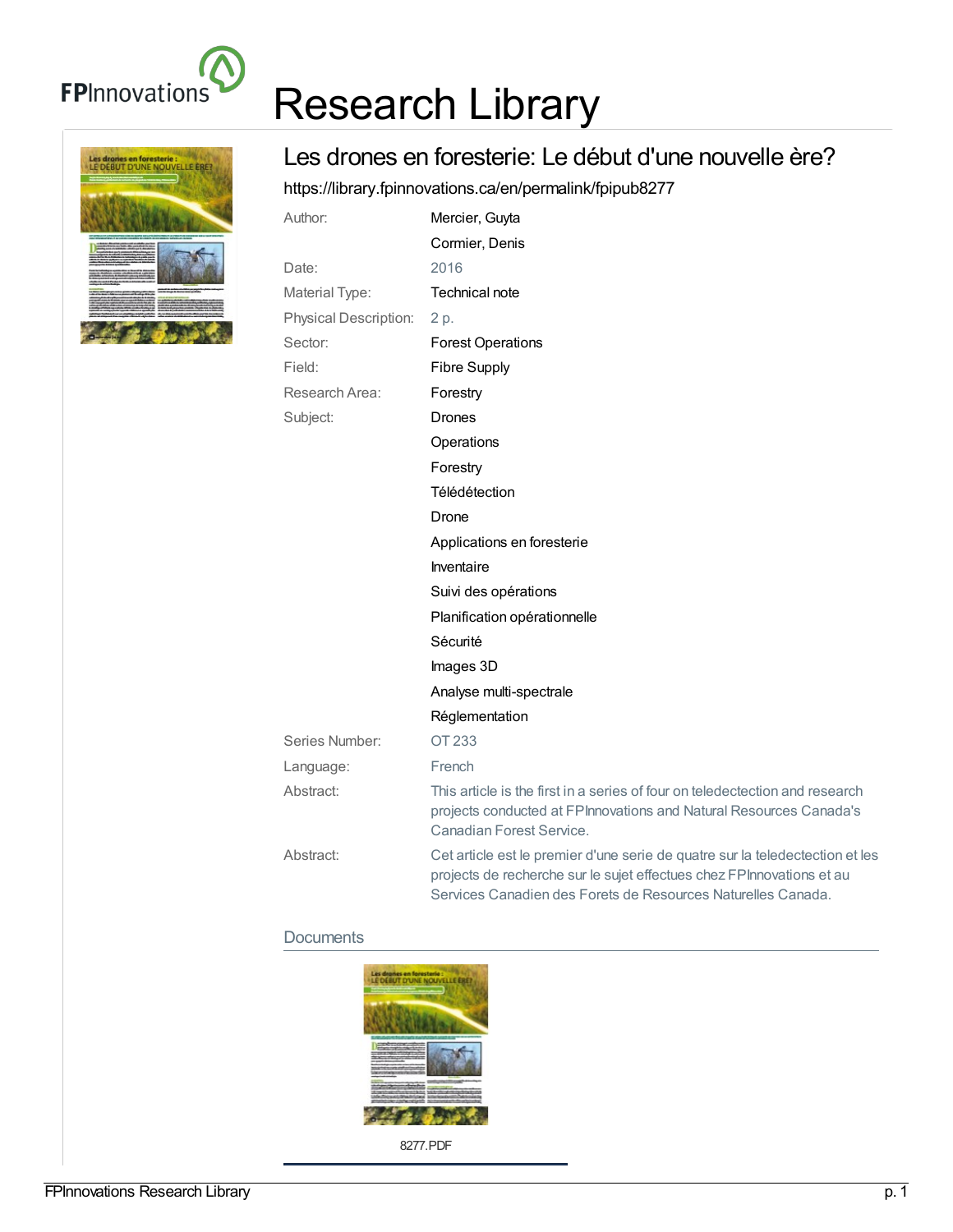| Read Online             |
|-------------------------|
| $\frac{1}{26}$ Download |



#### Les drones en foresterie : science-fiction ou actualité du futur?

#### <https://library.fpinnovations.ca/en/permalink/fpipub8494>

| Author:                      | Mercier, Guyta                                                                                                                                                                                                                                                                                                                                                            |
|------------------------------|---------------------------------------------------------------------------------------------------------------------------------------------------------------------------------------------------------------------------------------------------------------------------------------------------------------------------------------------------------------------------|
|                              | Cormier, Denis                                                                                                                                                                                                                                                                                                                                                            |
| Date:                        | 2015                                                                                                                                                                                                                                                                                                                                                                      |
| Material Type:               | Technical note                                                                                                                                                                                                                                                                                                                                                            |
| <b>Physical Description:</b> | 2 p.                                                                                                                                                                                                                                                                                                                                                                      |
| Sector:                      | <b>Forest Operations</b>                                                                                                                                                                                                                                                                                                                                                  |
| Field:                       | <b>Fibre Supply</b>                                                                                                                                                                                                                                                                                                                                                       |
| Research Area:               | Forestry                                                                                                                                                                                                                                                                                                                                                                  |
| Subject:                     | Drones                                                                                                                                                                                                                                                                                                                                                                    |
|                              | Inventory                                                                                                                                                                                                                                                                                                                                                                 |
|                              | Operations                                                                                                                                                                                                                                                                                                                                                                |
|                              | Drone                                                                                                                                                                                                                                                                                                                                                                     |
|                              | Applications en foresterie                                                                                                                                                                                                                                                                                                                                                |
|                              | Inventaire                                                                                                                                                                                                                                                                                                                                                                |
|                              | Suivi des opérations                                                                                                                                                                                                                                                                                                                                                      |
|                              | Planification opérationnelle                                                                                                                                                                                                                                                                                                                                              |
|                              | Sécurité                                                                                                                                                                                                                                                                                                                                                                  |
|                              | Images 3D                                                                                                                                                                                                                                                                                                                                                                 |
|                              | Analyse multi-spectrale                                                                                                                                                                                                                                                                                                                                                   |
|                              | Inrfarouge                                                                                                                                                                                                                                                                                                                                                                |
|                              | Autopilotage                                                                                                                                                                                                                                                                                                                                                              |
|                              | Orthomosaique                                                                                                                                                                                                                                                                                                                                                             |
|                              | Nuage de points                                                                                                                                                                                                                                                                                                                                                           |
| Series Number:               | OT 215                                                                                                                                                                                                                                                                                                                                                                    |
| Language:                    | French                                                                                                                                                                                                                                                                                                                                                                    |
| Abstract:                    | Beyond military applications, drones can also be used for a variety of<br>purposes. A team of researchers from FPInnovations is currently<br>experimenting with potential applications in forestry. They are looking to<br>prove, among other things, that drones could advantageously replace<br>current methods of flying over and analyzing forests by determining the |

costs and benefits of this technology.